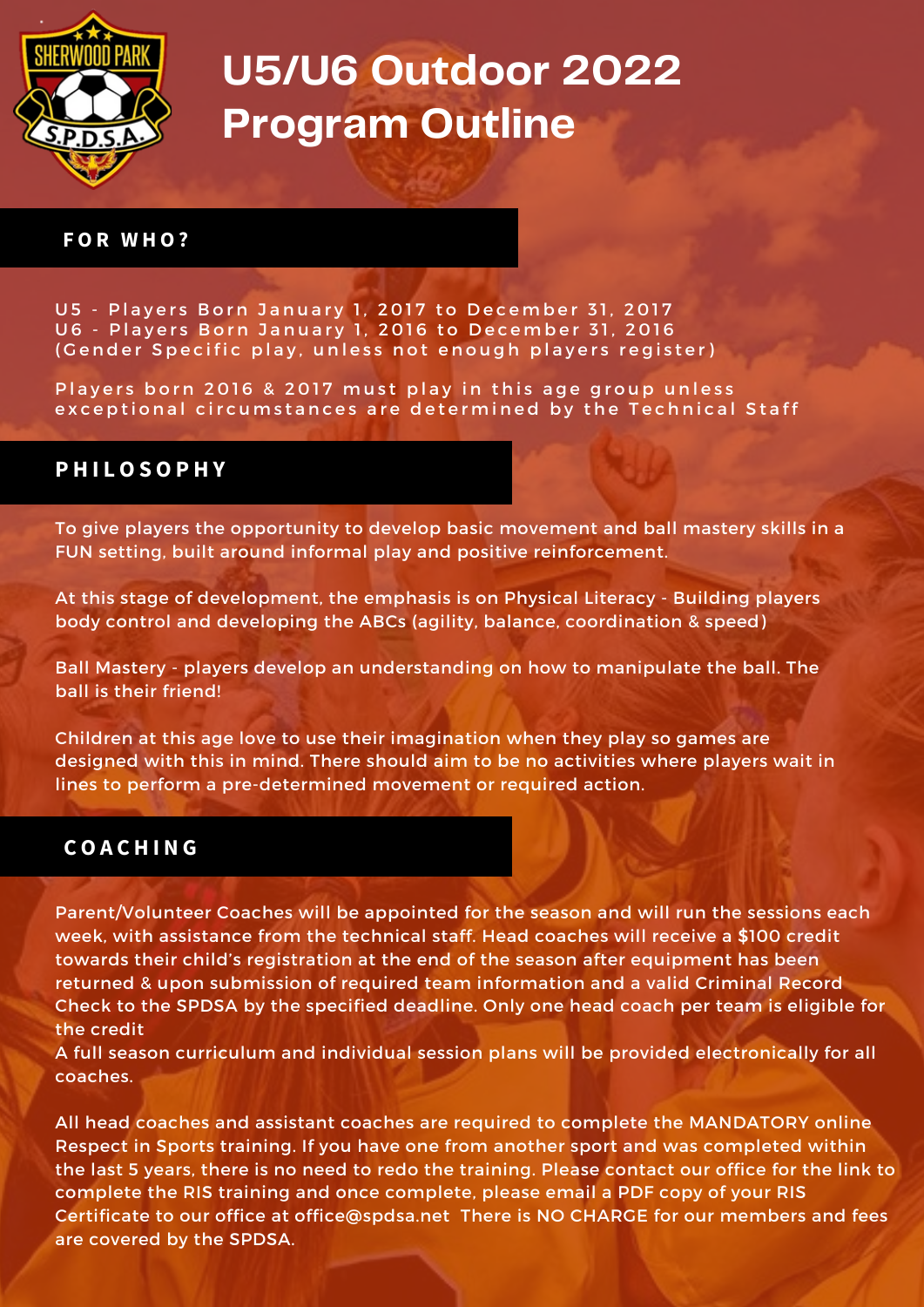

# **U5/U6 Outdoor 2022 Program Outline**

## **C O A C H I N G C O N T .**

The best qualities of a coach for this age player are,

- Patience.
- Good Humor.
- A willingness to see the world through a child's eyes and speak their language.

One weekly session will be led by a Master Coach from the SPDSA Technical Department. The other weekly session will be run by the volunteer coach (session plans will be provided) Planting the seed of passion for soccer is the most important goal in this age group. All players must be active during activities and equal amounts of playing time given during fun games and 3 v 3 games.

### **P R O G R A M S T R U C T U R E**

The program is structured following the Canada Soccer and FIFA Preferred Training Model. In this approach, each training session is built around 4 activity station's that the players move through at regular intervals.

The 4 stations focus on, Fundamental Movement/Coordination, Soccer Technique, 1v1 games, and Small Sided Games. Addressing all 4 of these at each session will help develop well-rounded young players with a foundation in physical literacy, solid soccer skills and, ideally, an enduring love for the game.

## $F$ **IELD SET UP**

Two teams set their 20x30 yard fields up next to each other. They go through the first three activities then play the other team in the 3v3 game (1/2 the players from each team play on each field against ½ the players from the other team).

Each session is 60 minutes in length, with three activities of 10 minutes each (Fundamental Movement/Coordination, Soccer Technique, and 1v1 games) in 1 area of the field, followed by a 25-minute 3v3 game against another team.